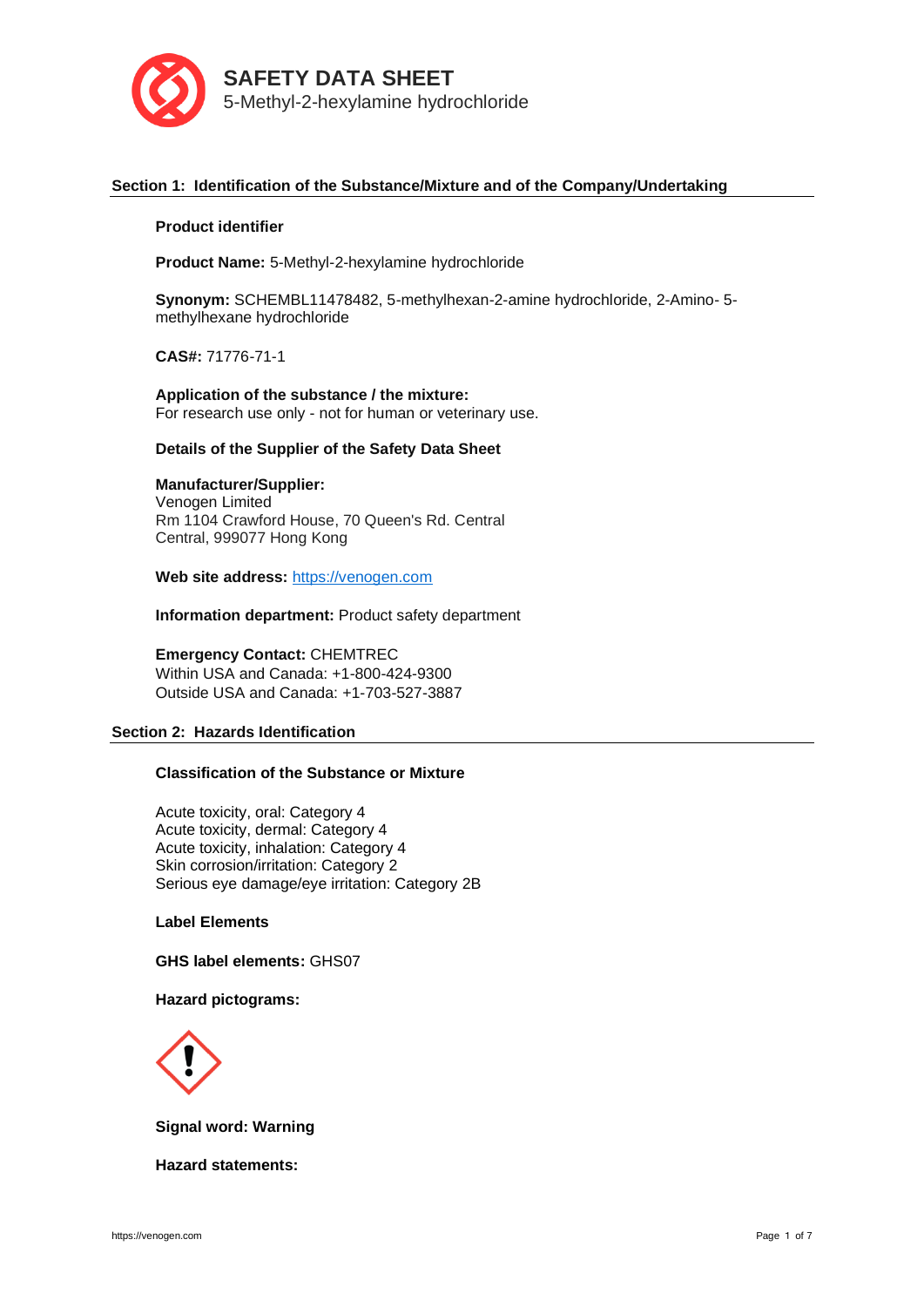

**H302:** Harmful if swallowed **H312:** Harmful in contact with skin **H332:** Harmful if inhaled **H315:** Causes skin irritation **H320:** Causes eye irritation

# **Precautionary Statements P-Codes**

**Prevention:** P264, P270, P280

**Response:** P301, P302, P304, P305, P312, P313, P321, P322, P330, P332, P337, P338, P340, P351, P352, P362, P363

**Disposal:** P501

#### **Section 3: Composition/Information on Ingredients**

**CAS #:** 71776-71-1

**Description:** 5-Methyl-2-hexylamine hydrochloride

**Concentration:** 100%

### **Section 4: First Aid Measures**

# **Description of First Aid Measures**

**In case of inhalation:** Supply fresh air; get medical attention if symptoms occur.

**In case of skin contact:** Immediately wash skin with soap and plenty of water for at least 15 minutes. Remove contaminated clothing. Get medical attention if symptoms occur. Wash clothing before reuse.

**In case of eye contact:** Hold eyelids apart and flush eyes with plenty of water for at least 15 minutes. Have eyes examined and tested by medical personnel.

**In case of Ingestion:** Wash out mouth with water provided person is conscious. Never give anything by mouth to an unconscious person. Get medical attention. Do NOT induce vomiting unless directed to do so by medical personnel.

**Information for doctor:** Most important symptoms and effects, both acute and delayed. May cause anemia, cough, CNS depression, drowsiness, headache, heart damage, lassitude (weakness, exhaustion), liver damage, narcosis, reproductive effects, teratogenic effects. No further relevant information available.

**Indication of any immediate medical attention and special treatment needed:**  Get medical attention.

### **Section 5: Fire Fighting Measures**

# **Extinguishing media**

**Suitable extinguishing agents:** Use fire fighting measures that suit the environment. A solid water stream may be inefficient.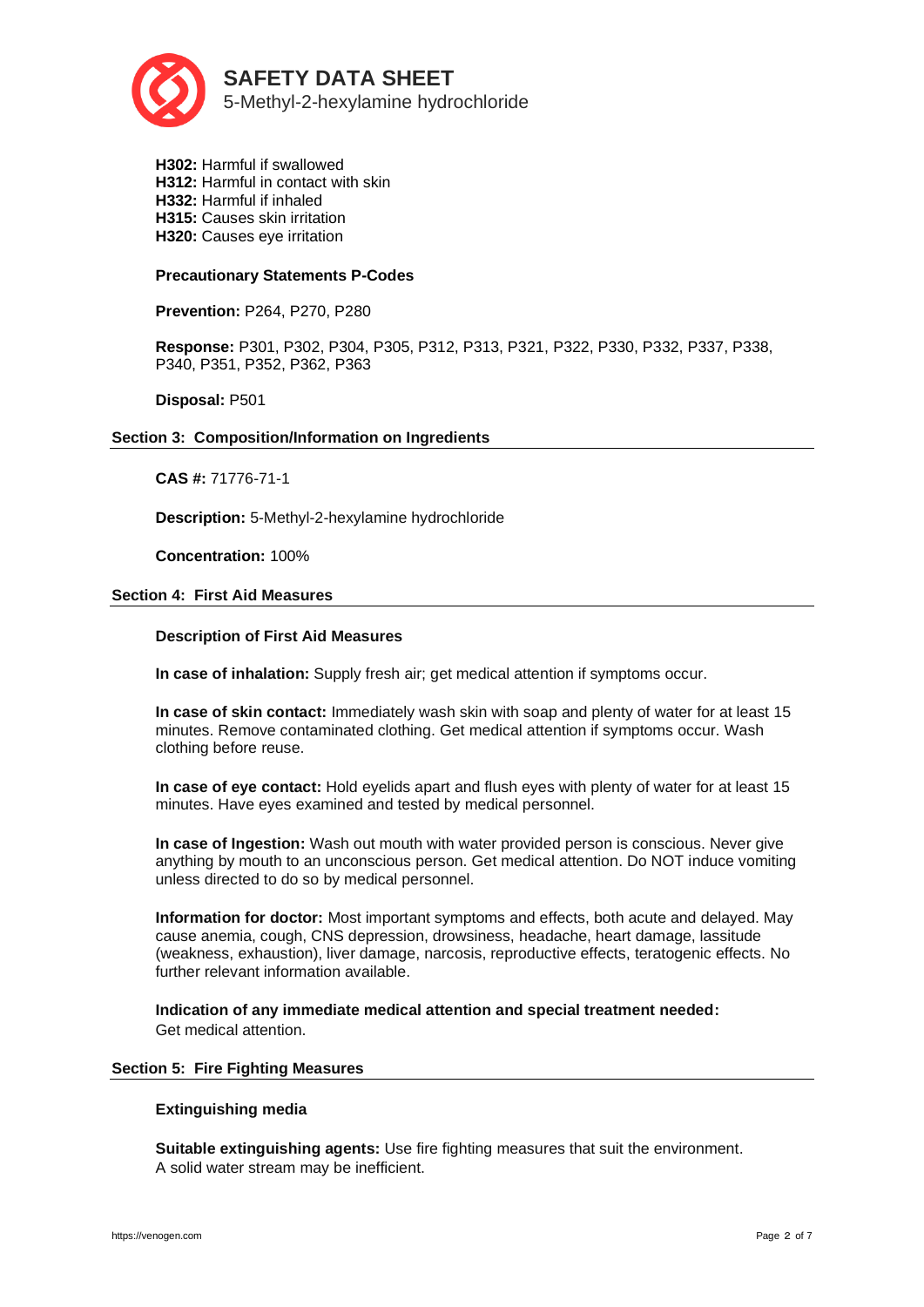

**Special hazards arising from the substance or mixture:** No further relevant information available.

**Advice for firefighters:** No further relevant information available.

**Protective equipment:** Wear self-contained breathing apparatus pressure-demand (NIOSH approved or equivalent), and full protective gear to prevent contact with skin and eyes.

### **Section 6: Accidental Release Measures**

### **Protective Precautions, Protective Equipment, and Emergency Procedures:**

Avoid raising and breathing dust, and provide adequate ventilation. As conditions warrant, wear a NIOSH approved self-contained breathing apparatus, or respirator, and appropriate personal protection (rubber boots, safety goggles, and heavy rubber gloves).

**Environmental Precautions:** Do not allow to enter sewers/ surface or ground water.

#### **Methods and Material For Containment and Cleaning Up:**

Contain spill and collect, as appropriate. Transfer to a chemical waste container for disposal in accordance with local regulations.

### **Reference to other sections**

See Section 7 for information on safe handling. See Section 8 for information on personal protection equipment. See Section 13 for disposal information.

# **Section 7: Handling and Storage**

#### **Precautions for safe handling:**

Avoid breathing dust/fume/gas/mist/vapours/spray. Avoid prolonged or repeated exposure.

**Conditions for safe storage, including any incompatibilities:** Keep container tightly closed. Store in accordance with information listed on [https://venogen.com.](https://venogen.com/)

**Requirements to be met by storerooms and receptacles:** No special requirements.

**Information about storage in one common storage facility:** Not required.

**Further information about storage conditions:** None.

**Specific end use:** No further relevant information available.

#### **Section 8: Exposure Controls/Personal Protection**

**Additional information about design of technical systems:** No further data; see item 7.

### **Control parameters**

**Components with limit values that require monitoring at the workplace:**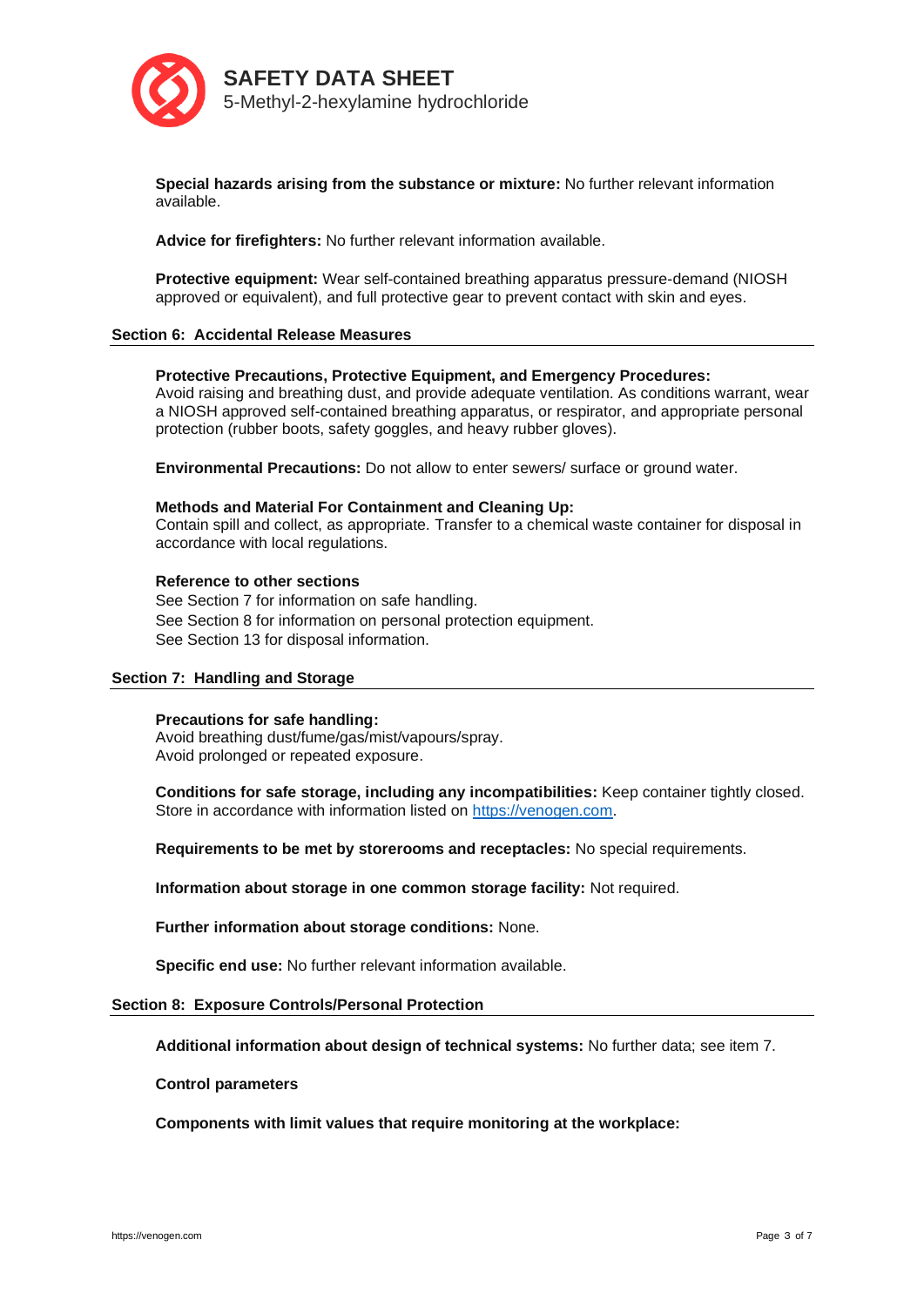

The following constituent is the only constituent of the product which has a PEL, TLV or other recommended exposure limit. At this time, the remaining constituent has no known exposure limits.

The following constituents are the only constituents of the product which have a PEL, TLV or other recommended exposure limit. At this time, the remaining constituent has no known exposure limits.

**Engineering Controls (Ventilation etc.):** Use process enclosures, local exhaust ventilation, or other engineering controls to control airborne levels below recommended exposure limits.

**Exposure controls**

**Personal protective equipment:**

**General protective and hygienic measures:** The usual precautionary measures for handling chemicals should be followed.

**Protective Clothing:** Lab coat

**Respiratory Equipment (Specify Type):** NIOSH approved respirator, as conditions warrant.

**Protection of hands:** Use Compatible chemical-resistant gloves. The glove material has to be impermeable and resistant to the product/ the substance/ the preparation. Due to missing tests no recommendation to the glove material can be given for the product/ the preparation/ the chemical mixture. Selection of the glove material on consideration of the penetration times, rates of diffusion and the degradation.

**Material of gloves:** The selection of the suitable gloves does not only depend on the material, but also on further marks of quality and varies from manufacturer to manufacturer.

**Penetration time of glove material:** The exact break through time has to be found out by the manufacturer of the protective gloves and has to be observed.

**Eye protection:** Safety glasses

**Work/Hygienic/Maintenance Practices:** Do not take internally. Facilities storing or utilizing this material should be equipped with an eyewash and a safety shower. Wash thoroughly after handling.

# **Section 9: Physical and Chemical Properties**

# **General Information on basic physical and chemical properties**

**Appearance:** Solid **Form:** Solid **Color:** Characteristic. **Odor:** Characteristic. **Structural Formula:** C7H18ClN **Molecular Weight:** 151.68 **Odor threshold:** Not determined. **pH-value:** Not applicable.

**Change in Condition**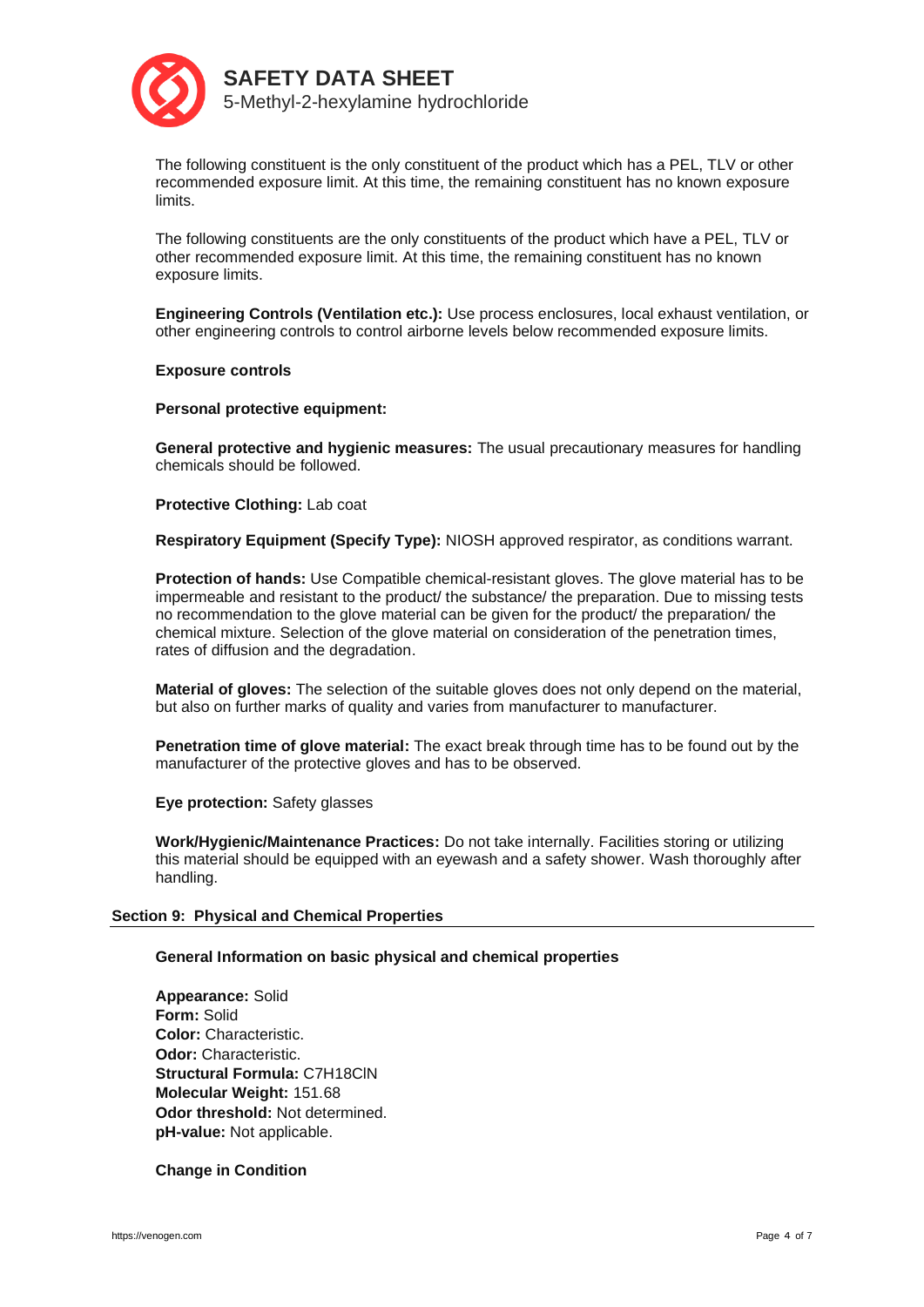

**Melting point/Melting range:** Not determined**. Boiling point/Boiling range:** Not determined. **Flash point:** Not applicable. **Flammability (solid, gaseous):** Product is not flammable. **Decomposition temperature:** Not determined. **Auto igniting:** Not determined. **Danger of explosion:** Product does not present an explosion hazard. **Explosion limits: Lower:** Not determined. **Upper:** Not determined. **Vapor pressure:** Not applicable. **Density:** Not determined. **Relative density:** Not determined. **Vapor density:** Not applicable. **Evaporation rate:** Not applicable. **Solubility in / Miscibility with Water:** Not applicable. **Partition coefficient (n-octanol/water):** Not applicable. **Viscosity: Dynamic:** Not applicable. **Kinematic:** Not applicable. **Solubility:** n/a **Other information:** No further relevant information available.

# **Section 10: Stability and Reactivity**

### **Chemical stability**

**Thermal decomposition / conditions to be avoided:** No decomposition if used according to specifications.

**Possibility of hazardous reactions:** No dangerous reactions known.

**Conditions to avoid:** No further relevant information available.

**Incompatible materials:** strong acids, strong bases, strong oxidizing agents

**Hazardous decomposition products:** carbon oxides, nitrogen oxides, phosphorous oxides

**Reactivity:** No further relevant information available.

#### **Section 11: Toxicological Information**

**Acute toxicity**

**Primary irritant effect on the skin:** Not determined. **Primary irritant effect on the eye:** Not determined. **Sensitization:** Not determined.

**Additional toxicological information:** When used and handled according to specifications, the product does not have any harmful effects according to our experience and the information provided to us.

# **Carcinogenic categories**

**IARC (International Agency for Research on Cancer):** Substance is not listed. **NTP (National Toxicology Program):** Substance is not listed. **OSHA-Ca (Occupational Safety & Health Administration):** Substance is not listed.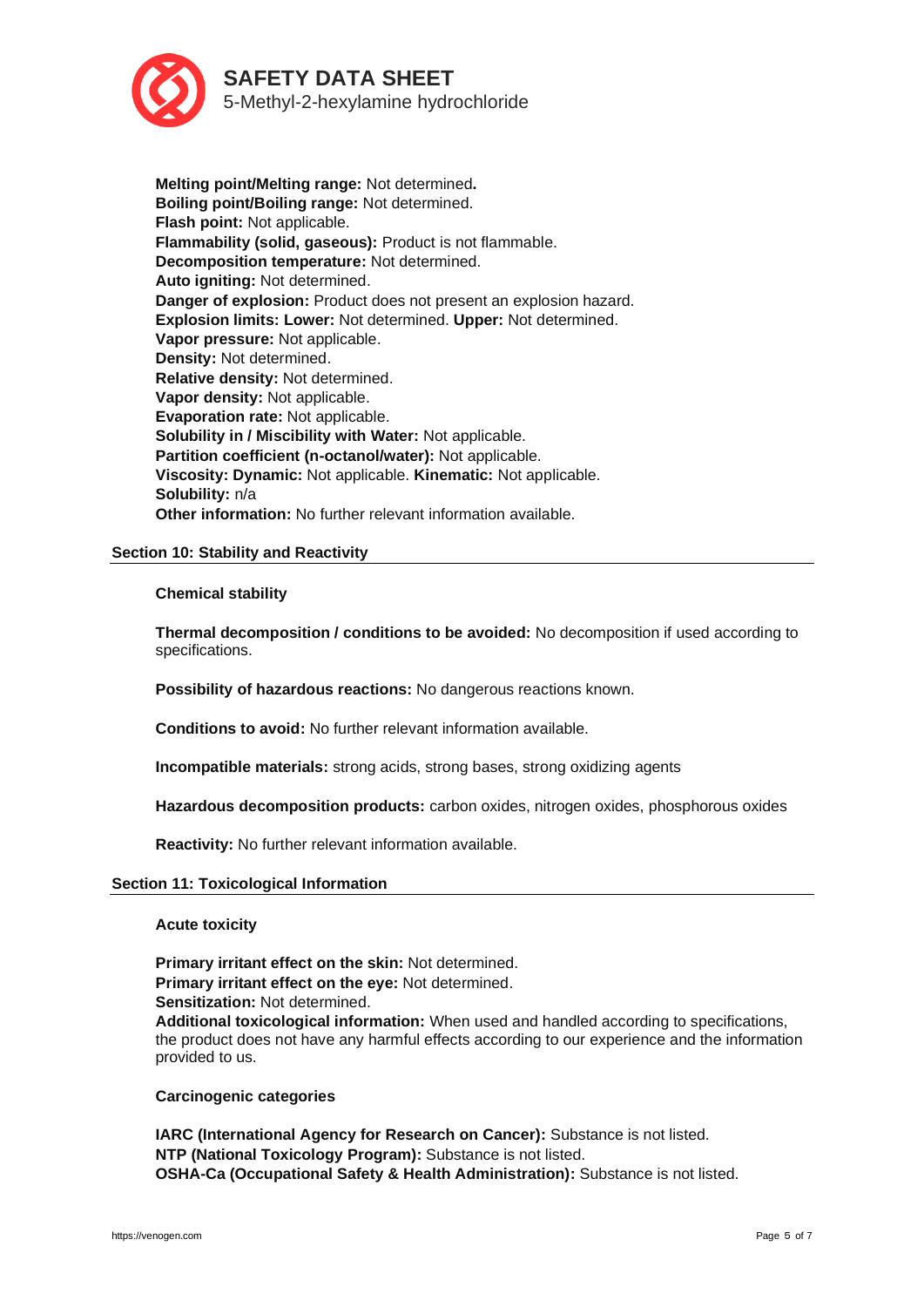

## **Section 12: Ecological Information**

### **Toxicity**

**Aquatic toxicity:** No further relevant information available. **Persistence and degradability:** No further relevant information available.

**Behavior in environmental systems**

**Bioaccumulative potential:** No further relevant information available. **Mobility in soil:** No further relevant information available.

### **Additional ecological information**

**General notes:** Water hazard class 1 (Self-assessment): slightly hazardous for water Do not allow undiluted product or large quantities of it to reach ground water, water course or sewage system.

**Results of PBT and vPvB assessment PBT:** No data available. **vPvB:** No data available. **Other adverse effects:** No further relevant information available.

#### **Section 13: Disposal Considerations**

**Waste treatment methods Recommendation:** Smaller quantities can be disposed of with household waste.

**Uncleaned packagings Recommendation:** Disposal must be made according to official regulations.

# **Section 14: Transport Information**

**Land Transport (US DOT):** Not dangerous goods.

**Land Transport (European ADR/RID):** Not dangerous goods.

**Air Transport (ICAO/IATA):** Not dangerous goods.

### **Additional Transport Information:**

Transport in accordance with local, state, and federal regulations. When sold in quantities of less than or equal to 1 mL, or 1 g, with an Excepted Quantity Code of E1, E2, E4, or E5, this item meets the De Minimis Quantities exemption, per IATA 2.6.10. Therefore, packaging does not have to be labeled as Dangerous Goods/Excepted Quantity.

### **Section 15: Regulatory Information**

**Safety, health and environmental regulations/legislation specific for the substance or mixture**

**CAS #:** 71776-71-1

**Description:** 5-Methyl-2-hexylamine hydrochloride